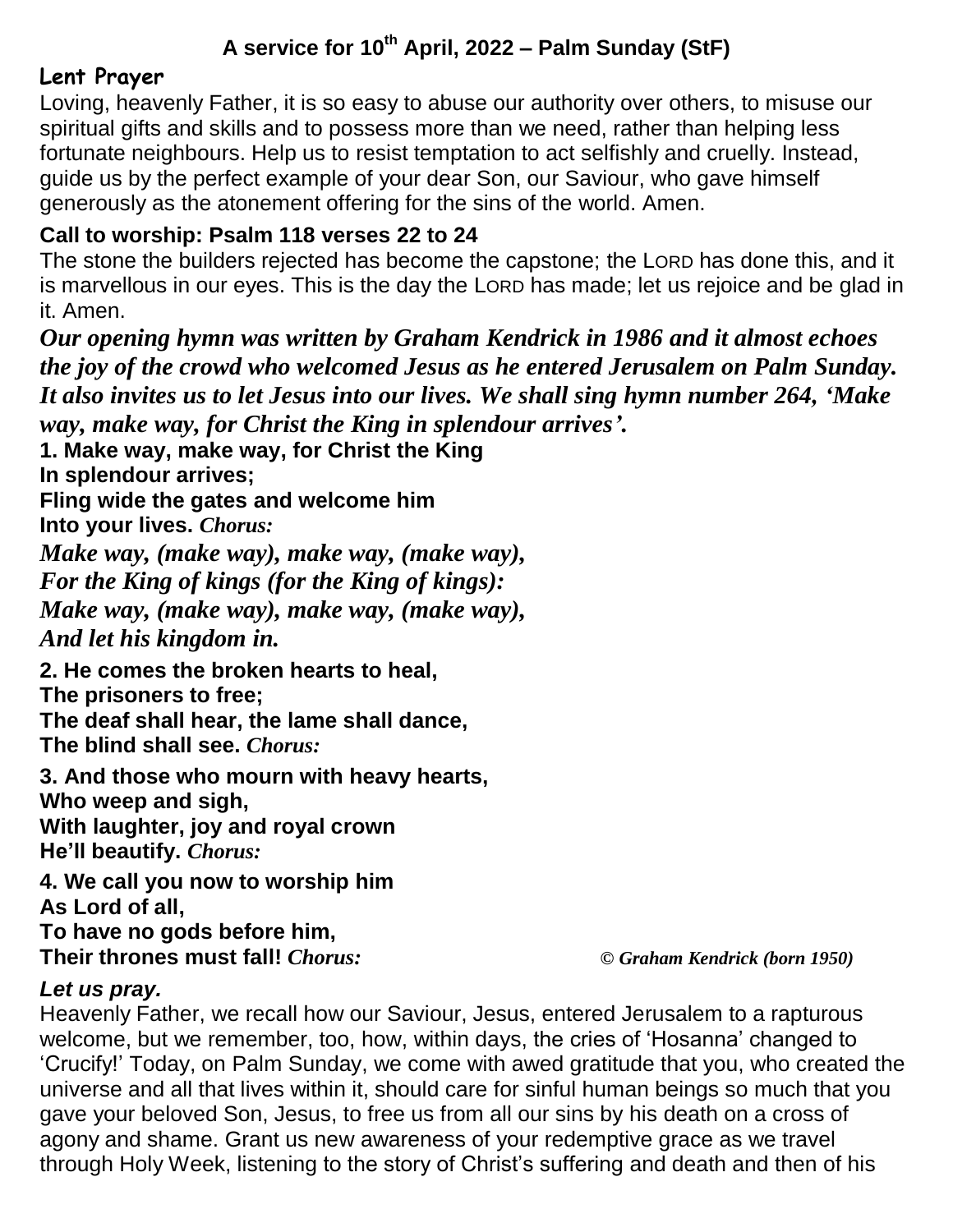glorious resurrection, next Sunday. May the knowledge of your boundless love inspire our discipleship and may we worship you in spirit, love and truth.

Loving Lord, we thank and praise you for all that you have given us and done for us, for the good things we enjoy, for people who guide, inspire and love us, for the opportunity to worship you freely, but most of all for the willingness of your dear Son, Jesus, to travel resolutely to Jerusalem, knowing that he would face crucifixion to atone for the sins of the world. Thanks to his death and resurrection, the power of both sin and death have been broken and we are free to serve you and our neighbours as a response to your amazing grace. Amazing God, as we think of all that you do for us, may all honour, glory, power and praise be yours for evermore. Amen.

### *Let us set ourselves right with our Lord by confessing our sins. When I say, 'Lord, in your mercy,' please respond with 'Hear our prayer'.*

Hear us, merciful God, as we confess our weakness and failure to live as you want us to. We confess that we do not always love and serve you wholeheartedly and we bring to mind occasions when we have failed to love our neighbours as we love ourselves. Lord, in your mercy,

### **Hear our prayer.**

We know that, whilst you love us sinners, sin itself angers and grieves you, so we ask you to help us turn away from sin and back to the path we are called to tread. Bring us into the light of your love as we seek your forgiveness for the sins we have committed and the good we have failed to do.

Lord, in your mercy.………………… **Hear our prayer.**

Gracious heavenly Father, we believe you hear and answer our prayers, and, trusting that we have been pardoned, we ask you to strengthen us with the Holy Spirit, so our lives provide evidence of our faith and are a beacon to draw others to know and love Christ Jesus our Saviour. Amen.

#### *We shall say the Lord's Prayer*

**Our Father, who art in heaven, hallowed be thy name; thy kingdom come; thy will be done; on earth as it is in heaven. Give us this day our daily bread. And forgive us our trespasses as we forgive those who trespass against us. And lead us not into temptation, but deliver us from evil. For thine is the kingdom, the power and the glory, for ever and ever. Amen.**

# **A reflection, based on "One Solitary Life"**

You may find some people will challenge our faith by saying that, whilst he was a remarkable man, Jesus was just a human being and nothing more. If they tell you this, consider these facts:

Jesus was born in an unimportant village outside Jerusalem. Jesus was the child of a peasant woman and he grew up in still another village, in part of Judea which was regarded as third-rate by people living in Jerusalem. Jesus worked in a carpenter's shop in that village until he was thirty. He did none of those things one usually links with greatness. He had neither qualifications nor anything to recommend him but himself.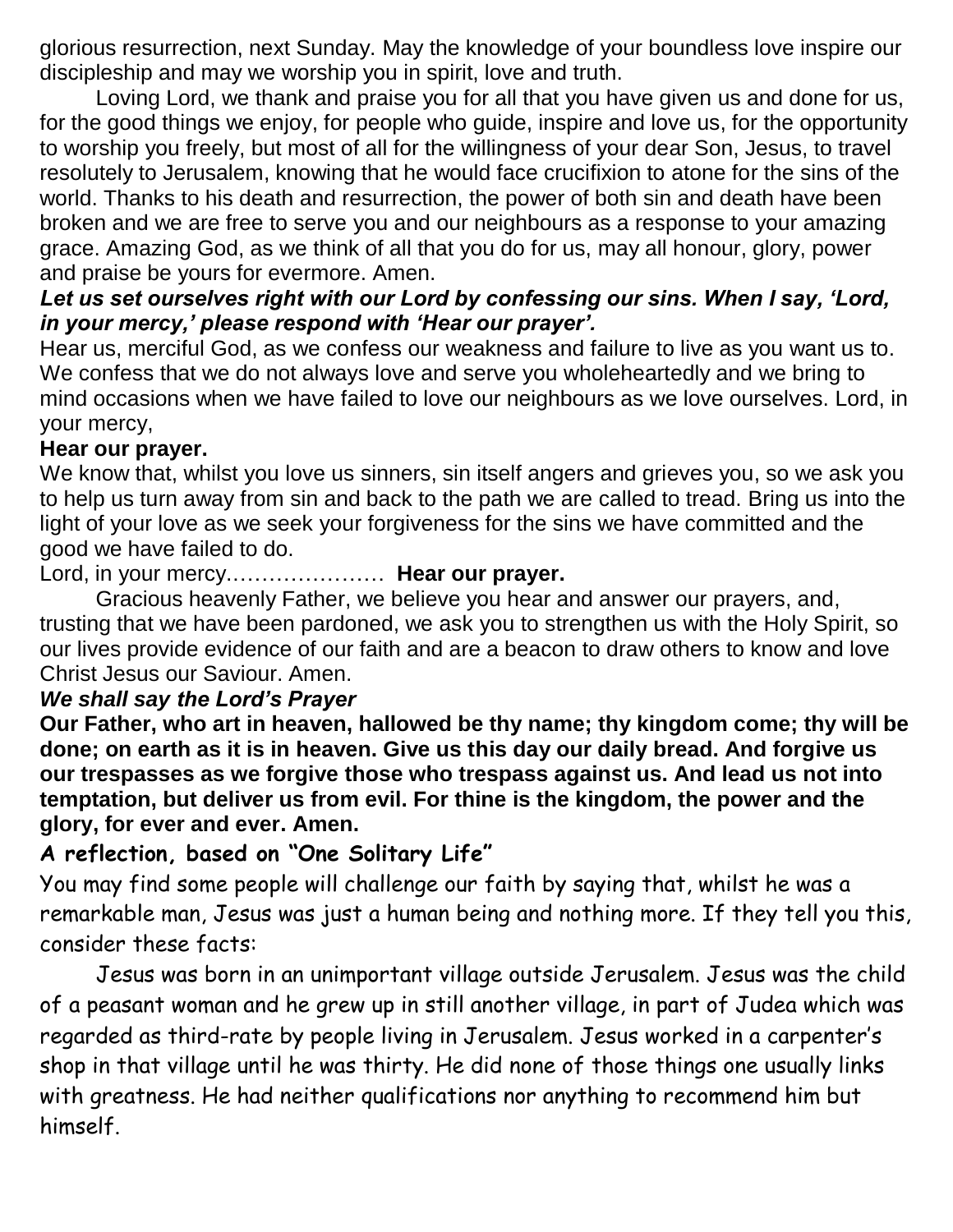Jesus was only thirty-three when public opinion turned against him. He was betrayed by a friend, turned over to his enemies and condemned without a proper trial. Although he had done nothing wrong, Jesus was tortured and put to death like a common criminal. When he was dead he was laid in a borrowed grave. Three days later, his friends claimed he had been raised from the dead. Other witnesses backed up their claims.

Two thousand years have passed and today he is still the central figure of the human race. Even our calendar recognises him. No ordinary man from peasant stock, who died such a death could have hoped to be remembered so long afterwards.

**No one has affected the life of human beings on earth as much as that ONE SINGLE LIFE. Jesus is more than just a human being: he is the Son of God.**

*Once more, we echo the cries of the crowd on the road to Jerusalem as we sing hymn number 263, 'Hosanna, hosanna, hosanna in the highest'.*

**1. Hosanna, hosanna, hosanna in the highest! Hosanna, hosanna, hosanna in the highest! Lord, we lift up your name, with hearts full of praise; Be exalted, O Lord, my God! Hosanna in the highest!**

**2. Glory, glory, glory to the King of kings! Glory, glory, glory to the King of kings! Lord, we lift up your name, with hearts full of praise; Be exalted, O Lord, my God! Glory to the King of kings!** *© Carl Tuttle (born 1953)*

*We come now to our prayers of intercession. We begin with a prayer for Ukraine. Let us pray.*

Lord of all nations, you made us, you love us all and understand everything about us. You declared creation 'good', yet we have been poor stewards of the world and our failure to live in peace with our neighbours is heart-breaking. At present our hearts go out to Ukraine and its peoples, as they face attacks by Russia.

In your mercy Lord, be with all Ukrainians: President Zelenskyy and his advisors, the armed forces and militia as they resist Russia's might; civilians, women, children and elderly, who have to shelter from bombardment and who are facing diminishing supplies. Grant them steadfast courage and look on them with compassion. Remember, too, Ukrainian refugees, who are fleeing to friendly countries. May they be made welcome and receive all the support they need.

We pray that a peace treaty can soon be negotiated to end the conflict, that the Kremlin's plans are frustrated and that Ukraine will remain a free, democracy after hostilities have ceased. May other nations continue to provide practical support and hospitality not only during the conflict, but as long as help is needed.

Above all, Lord, restore peace to Ukraine and help it rebuild what war has destroyed. We offer our prayer in Jesus' name. Amen.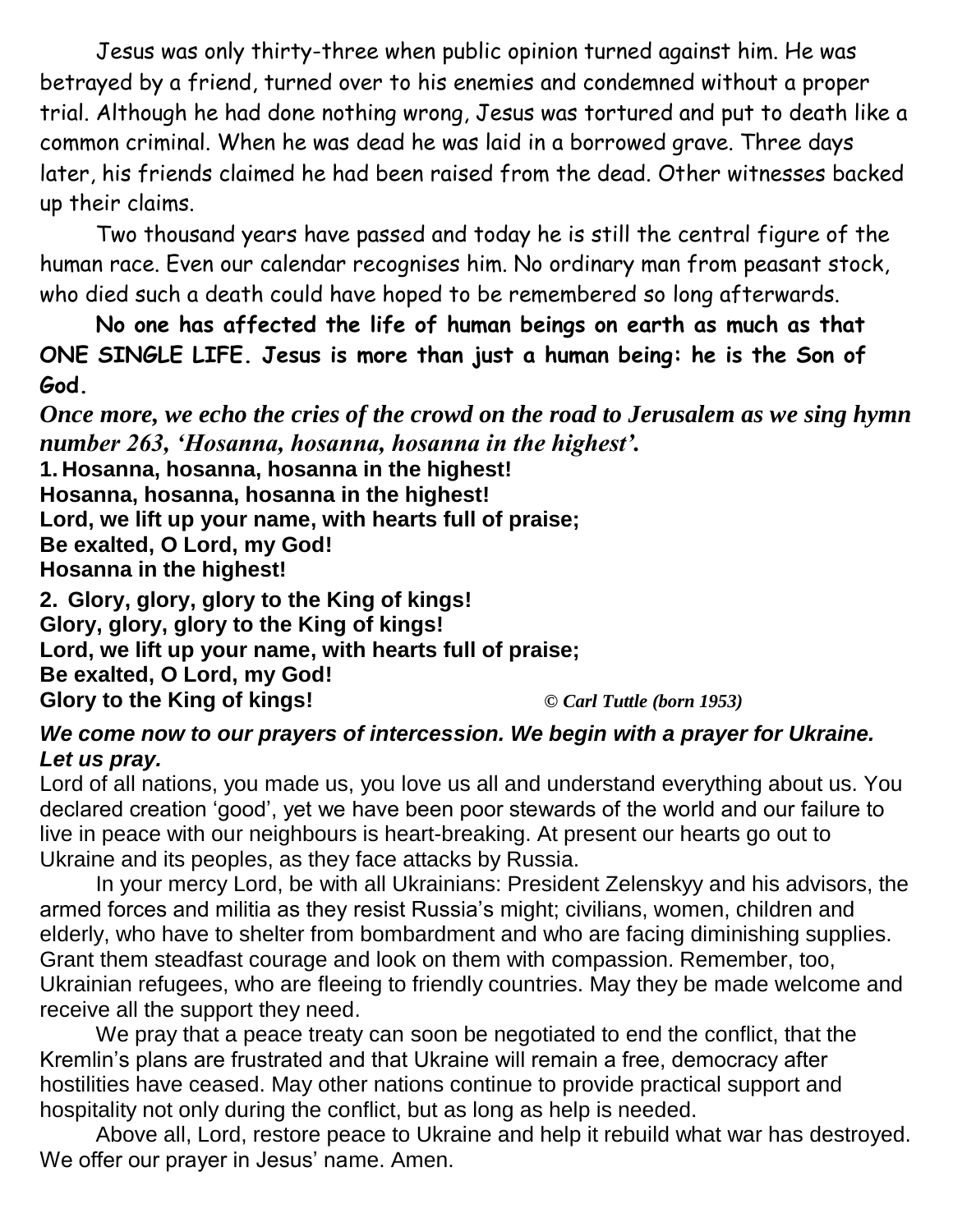#### *We continue with prayers about our concerns for the world.*

God of creation, although we have been blessed with this achingly beautiful planet, we grieve and lament about the brokenness we see here and abroad. We want to play what part we can in making the world a better place, but we recognize that our own powers are limited and confess that, at times, many complex situations threaten to overwhelm us. However, we are not afraid to ask you to reach out to inspire people with greater ability, power and influence than we possess; people who can heal the suffering around us, for we know that to you all things are possible. Nevertheless, Lord, give us the courage to play what part we can by campaigning against both prejudice and injustice, by doing all we can to relieve poverty, by learning to use the earth's resources more carefully and by encouraging others to do so, too.

Lord of all nations, besides praying for an end to the conflict in Ukraine, we pray for peace across the world. Guide national leaders to resolve disputes with neighbours by negotiation rather than resorting to military action. Instead, may they learn to rule with justice and mercy, for only then can true peace be established and prevail. In your mercy, hear our prayer for all victims of warfare, terrorism and persecution. Grant them the resources and encouragement they need to rebuild their lives and to be healed in body, mind and spirit.

We pray for the people of Afghanistan, Ethiopia, Yemen and Sudan where serious famines may lead to catastrophic loss of life. May the situation in Ukraine not divert the attention of governments and relief agencies from providing much-needed aid.

Gracious Lord of well-being, look with compassion on people around us who are sick in body, mind, or spirit. May they receive the professional care and support they need to be restored to health and may they experience your loving presence during their time of need.

We remember people who have lost loved-ones during the past two years, both because of COVID19 and for other reasons, but who have been unable either to mark their passing or to mourn because of restrictions at funerals. We pray for neighbours who are suffering from the physical, mental, social and economic effects of the pandemic and, not least of all, for children whose education and general wellbeing have been seriously harmed during the pandemic. Grant them the support, comfort and courage to recover.

In a time of silence, we bring to mind people around us who are in special need of your care and, as we name them before you, we are confident you will know their needs and will reach out to them in loving-kindness: ………………… Lord, wherever possible, help us to offer them practical support and friendship and we ask you to embrace everybody for whom we pray with the warmth of your love, offering them healing, courage, comfort and lasting peace.

Holy God, we pray not only for churches in our district, but the World Church as we emerge from the dark shadow of coronavirus. Help us learn new, effective ways of meeting the needs of our communities and to reflect the goodness and grace of Jesus by serving him with united, faithful hearts.

Abba, Father God, bless us in our discipleship. Keep our hearts warm and teach us to shine the light of your love in all we do and say, in the name of Christ Jesus, our Lord, to whom be honour, praise, glory and power now and forevermore. Amen.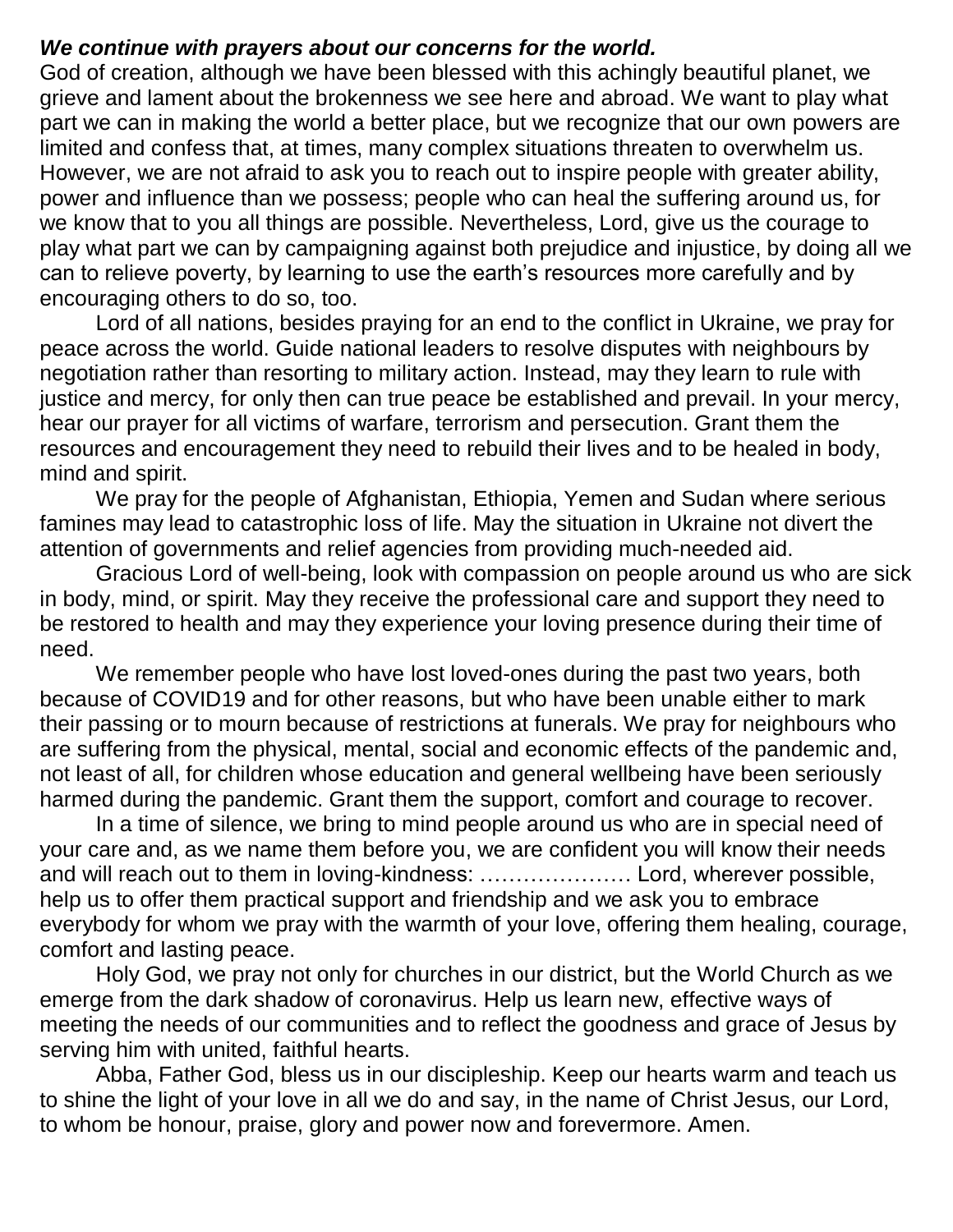# **Our First reading is Luke chapter 19 verses 28 to 40**

After Jesus had said this, he went on ahead, going up to Jerusalem. As he approached Bethphage and Bethany at the hill called the Mount of Olives, he sent two of his disciples, saying to them,

"Go to the village ahead of you, and as you enter it, you will find a colt tied there, which no one has ever ridden. Untie it and bring it here. If anyone asks you, 'Why are you untying it?' tell him, 'The Lord needs it.'"

Those who were sent ahead went and found it just as he had told them. As they were untying the colt, its owners asked them,

"Why are you untying the colt?"

They replied,

"The Lord needs it."

They brought it to Jesus, threw their cloaks on the colt and put Jesus on it. As he went along, people spread their cloaks on the road. When he came near the place where the road goes down the Mount of Olives, the whole crowd of disciples began joyfully to praise God in loud voices for all the miracles they had seen:

"Blessed is the king who comes in the name of the Lord!" "Peace in heaven and glory in the highest!"

Some of the Pharisees in the crowd said to Jesus,

"Teacher, rebuke your disciples!"

"I tell you," he replied, "if they keep quiet, the stones will cry out." Amen.

# **The second reading is Luke chapter 23 verses 32 to 47**

Two other men, both criminals, were also led out with him to be executed. When they came to the place called the Skull, there they crucified him, along with the criminals—one on his right, the other on his left. Jesus said,

"Father, forgive them, for they do not know what they are doing." And they divided up his clothes by casting lots.

The people stood watching, and the rulers even sneered at him. They said, "He saved others; let him save himself if he is the Christ of God, the Chosen One."

The soldiers also came up and mocked him. They offered him wine vinegar and said,

"If you are the king of the Jews, save yourself." There was a written notice above him, which read: THIS IS THE KING OF THE JEWS. One of the criminals who hung there hurled insults at him:

"Aren't you the Christ? Save yourself and us!" But the other criminal rebuked him. "Don't you fear God," he said, "since you are under the same sentence? We are punished justly, for we are getting what our deeds deserve. But this man has done nothing wrong." Then he said, "Jesus, remember me when you come into your kingdom." Jesus answered him,

"I tell you the truth, today you will be with me in paradise."

It was now about the sixth hour, and darkness came over the whole land until the ninth hour, for the sun stopped shining. And the curtain of the temple was torn in two. Jesus called out with a loud voice,

"Father, into your hands I commit my spirit." When he had said this, he breathed his last. The centurion, seeing what had happened, praised God and said,

"Surely this was a righteous man." Amen.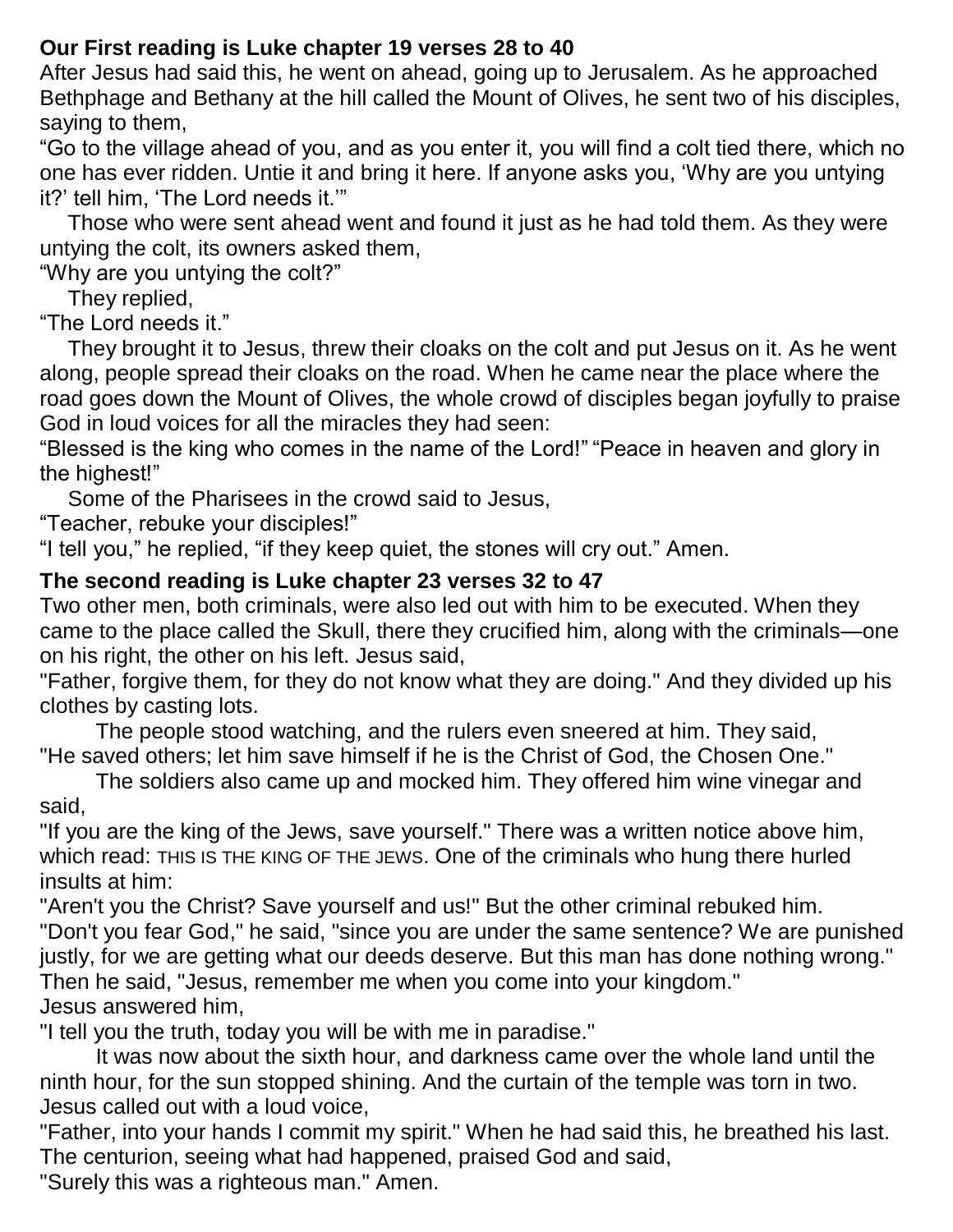*Our next hymn was written by Revd. Fred Pratt Green, a Methodist minister and prolific hymn-writer who was born in 1903 and died in 2000. The Editors of "Singing the Faith" directs us to move from one verse into the next without a break. Hymn number 267, 'Jesus in the olive grove'.* 

**1. Jesus in the olive grove Waiting for a traitor's kiss, Rises free from bitterness.**

**2. As he wakes his comrades up, Torches flicker in the glen; Shadows turn to marching men.**

**3. In that dawn of blows and lies Church and State conspire to kill, Hang three rebels on a hill.**

**4. Innocent and guilty drown In a flood of blood and sweat. How much darker can it get?**

**5. How much darker must it be For a God to see and care That we perish in despair?**

**6. It is God himself who dies! God in man shall set us free: God as Man – and only he.**

**7. Let him claim us as his own; We will serve as best we can Such a God and such a Man!** *© Fred Pratt Green (1903 – 2000)*

#### **Address:** *"Blessed is the king who comes in the name of the Lord!"* **Luke 19:38**

Some commentators say a week is a long time in politics and certainly some politicians have fallen from grace very quickly, but few people have experienced as dramatic a reversal as Jesus. Let me try to explain how his triumphal entry into Jerusalem seemed to have ended in total disaster within a week.

Jesus and his disciples were travelling from Jericho to Jerusalem to celebrate Pessach, the festival we call Passover. Faithful Jews were expected to worship at the temple at major festivals, but Passover was the most important of all, for it reminds Jews of the Lord's saving grace when he not only freed the Israelites from slavery in Egypt but guided them to the Promised Land. At Passover, Jews find comfort and strength, for they know that the Lord did not just create the world and then abandon it, but actively seeks our wellbeing. Peter had already declared Jesus to be the Christ, because three years' discipleship had taught me that Jesus' wisdom and power over nature and death were far beyond mortal gifts. Indeed, he had raised Lazarus four days after he had been placed in his tomb, by which time his body would have begun decomposing. As a result, the disciples were almost beside ourselves with excitement as they began from the house at Bethany where Lazarus, Martha and Mary had been their hosts.

Imagine how perplexed they must have been when Jesus chose to enter Zion riding on a young donkey. They still thought he was going to drive out the Roman occupiers, so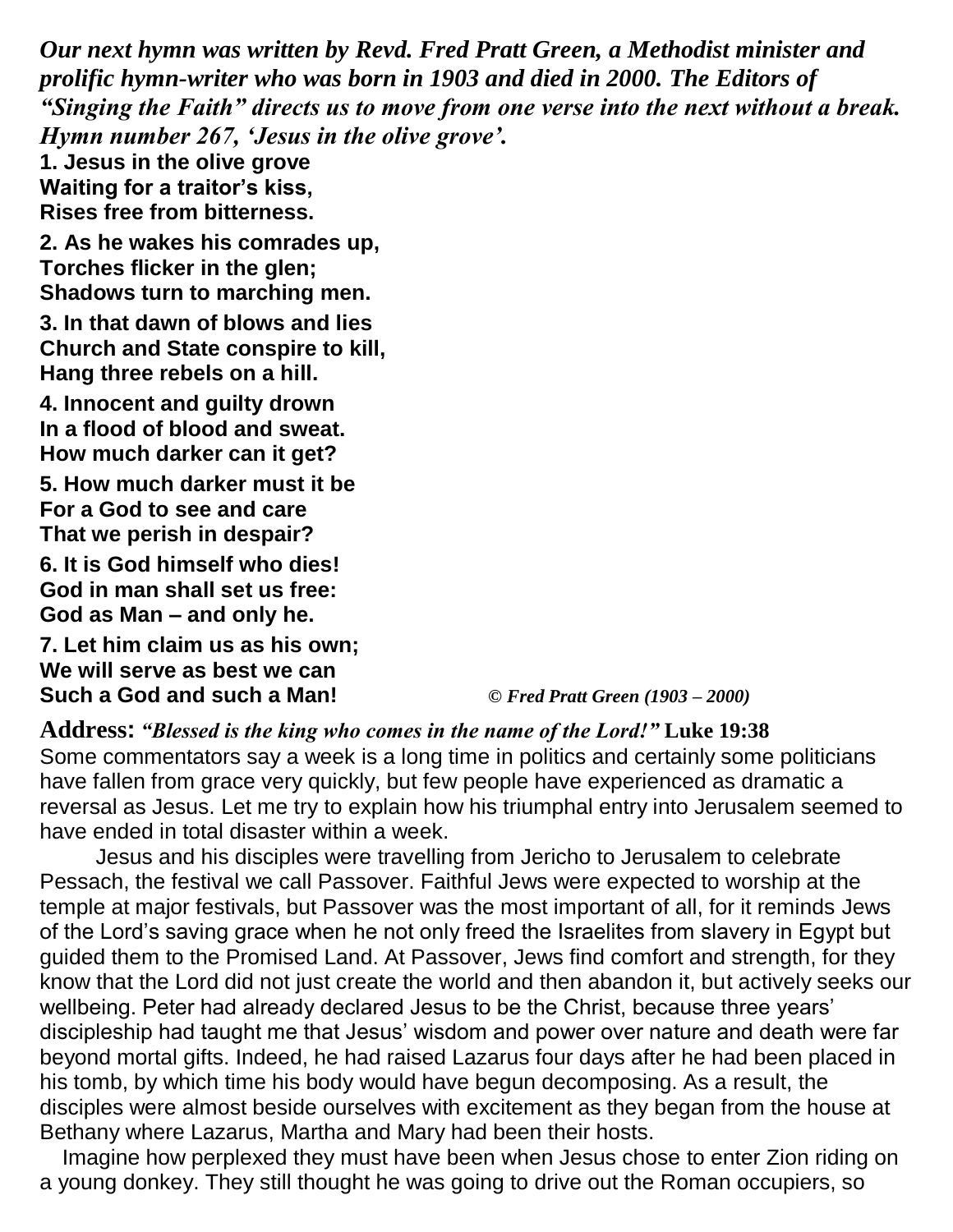surely he should have ridden into the city on a fine warhorse as befits a great king. However, they knew the Roman garrison was always on high alert against rebellions during Passover, so they may have reasoned that it may have been a clever ploy to present himself as Zechariah's Messiah – **'See, your king comes to you, righteous and having salvation, gentle and riding on a donkey, on a colt, the foal of a donkey.'**  After all, he could start an uprising more easily if the authorities weren't watching his every move.

The disciples walked by his side with other followers as they descended the hill by the Mount of Olives towards the entrance of the Holy City. They were shouting, **"Hosanna to the Son of David!" "Blessed is he who comes in the name of the Lord!" "Hosanna in the highest!"** and others along the road – especially Galileans who'd seen some of Jesus' miracles – joined in and cast their coats and palm branches in front of the donkey as a sign of reverence for the Messiah. Inevitably, some Pharisees approached and demanded that Jesus should tell us to be quiet, but he was not having any more of their nonsense. He wanted everyone to know he is the Messiah and declared that if we were silent, then the very stones would testify to him.

So Jesus rode into Jerusalem in triumph and the followers thought a revolution was imminent. The twelve believed he would reveal his power and glory, which they, of course, would share, but they could not have been further from the truth. Although Jesus outwitted the loaded questions of Pharisees, Scribes and Sadducees in the temple, he made no attempt to raise a rebellion there which may have disillusioned many fellow Jews. Then at the supper we shared the following Wednesday, he washed the disciples' feet like a low servant and when Peter protested, he told him that if he didn't allow him to wash his feet, he could have no part in his kingdom. The disciples were confused, so Jesus told them they'd understand later. Later in the meal, the Master declared he would be betrayed and put to death, but would rise on the third day. Peter retorted that he'd die with him, but he said Peter would deny even knowing him three times on the night of his arrest. Even then, Judas Iscariot had left the supper to betray our Lord.

That very night Jesus was betrayed; the other disciples fled and went into hiding, whilst Peter went to the Chief Priest Caiaphas' palace to see what was happening to Jesus and, yes, he was so afraid and confused by his master's lack of resistance that three times he denied even knowing him, so he joined the others and only learned of Jesus' crucifixion from the womenfolk and John, because no one else was willing to risk going to Calvary.

They were told the heart-breaking story of how Jesus' back had been torn by the savage scourging, how he had nailed to the cross to die like a cursed criminal, mocked by Pharisees, priests and Roman soldiers, yet the women declared that he prayed that his killers would be forgiven. He even assured one of the criminals who hung by his side that he would meet him in paradise. Amidst the world's hatred and his intense agony, Jesus still offered love and hope. What amazing grace!

The people in that locked room thought the great adventure was over: their Master crucified; the Good News postponed indefinitely. They cowered behind the closed doors of that house, terrified they'd share Jesus' fate. All seemed lost; everything turned to dust and ashes. But it wasn't the end of the story, for next week we shall celebrate the turning point in human history when the darkness of crucifixion was dispelled – swept aside – by the light of Christ's resurrection. Alleluia! Praise the Lord! Amen.